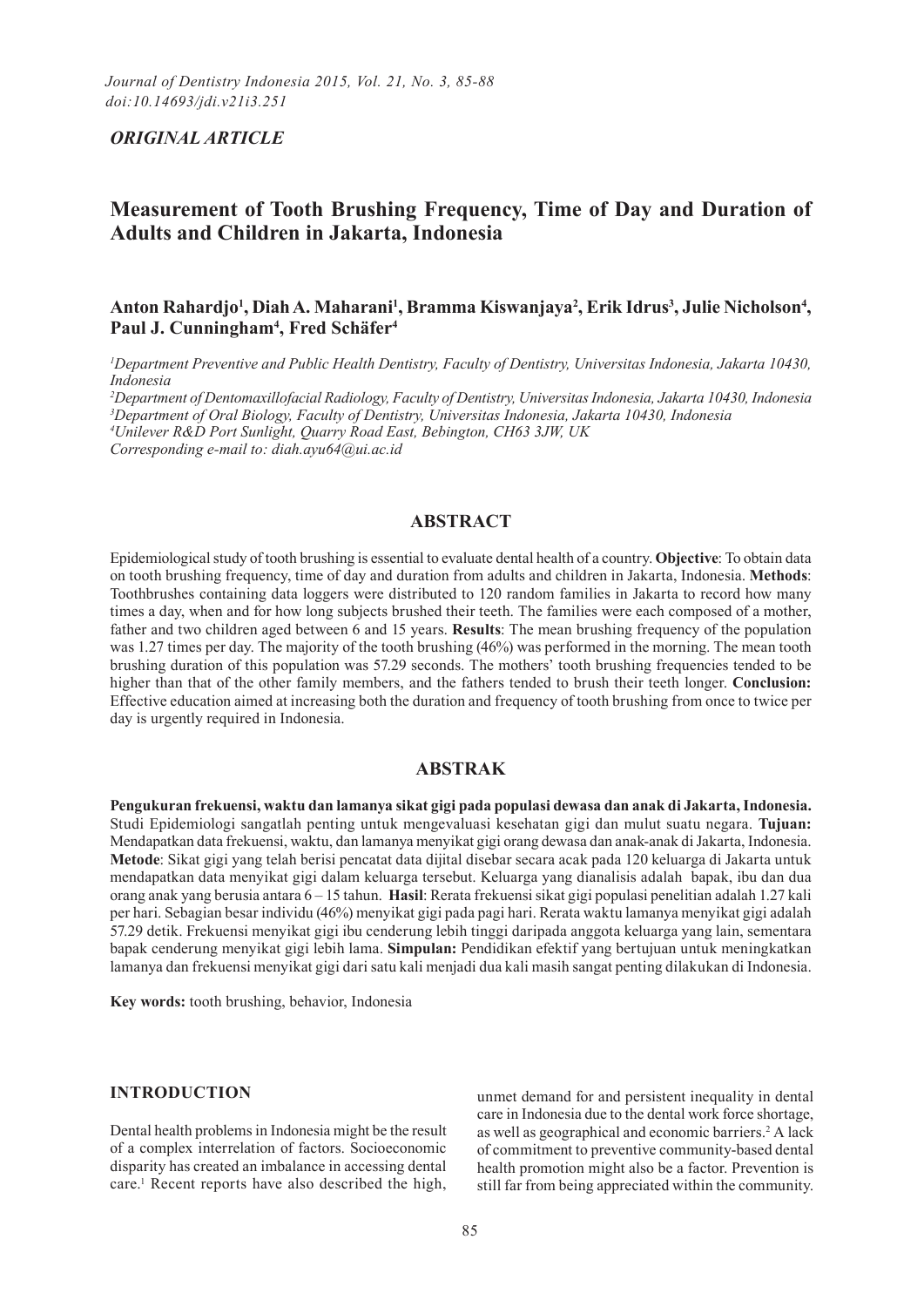The Indonesian government has demonstrated its. willingness to improve the nation's dental health by. committing itself to the establishment of a universal. health-care coverage system. However, it is also time to evaluate dental health programs that emphasize prevention..

Dental caries comprise one of the most prevalent. infectious diseases in Indonesia.<sup>3</sup> Moreover, the unmet need for dental care is relatively high and is concentrated. within the lower socioeconomic strata.<sup>4</sup> A recent. study revealed that 72% of elderly individuals who. lived in Jakarta had missing teeth without prosthetic. replacement.<sup>5</sup> It can thus be established that Indonesia faces a high demand for providing dental health care. programs to improve its citizens' dental health.

Very little information exists in the literature regarding. tooth brushing behavior among Indonesians. As the. capital city of Indonesia, Jakarta has a heterogeneous. population hailing from numerous ethnicities and. socioeconomic strata. This city could be considered as representative of the Indonesian population, and. conducting a dental health study in Jakarta would likely represent Indonesia's dental health status. Epidemiological study of tooth brushing is essential to. evaluate dental health. In essence, proper tooth brushing practice involve brushing teeth twice a day *i.e.* in the. morning and at night, for at least two minutes each. However, this elementary behavior is not as widely. and fully practiced as dentists and health organizations. would like it to be, in order to achieve a basic health. status worldwide.<sup>6,7</sup> The aim of this study was to obtain. data on tooth brushing frequency, time of day and duration in adults and children in Jakarta, Indonesia. This information will be used to design and evaluate. behavior change programs in Indonesia to improve the. country's dental health.

#### **METHODS**

Informed consent was obtained from each participant. in the study. This study was conducted in compliance with the Declaration of Helsinki, principles of Good. Clinical Practice and in accordance with applicable. local laws. Ethical clearance was obtained from the Ethics Committee of the Faculty of Dentistry, University. of Indonesia. One hundred and twenty families from various socioeconomic backgrounds and districts in Jakarta were randomly recruited for the study. The. families were each composed of a father, mother and. 2 children aged between 6 and 15 years, living in the. same.household. Families whose members had medical. conditions that prevented them from brushing their teeth. and those who shared toothbrushes were excluded.

All members of each family received a specially adapted. toothbrush with a universal data logger inserted into. the toothbrush handle. These loggers were deployed for. a period of two weeks to record the frequency, time of. day and duration for which subjects brushed their teeth. The families were instructed to use only the specially. designed toothbrushes they were given for the study. and to brush in their normal way at home. In addition, the existing toothbrushes were collected to prevent. their use during the study period. The subjects used. the provided toothbrush as part of their normal dental. hygiene. Subjects were also instructed to use their. normal toothpaste at home. Families were not told about the data logger located in the toothbrush until after the. study completion. Once the study was complete, the. families were asked to give permission for their data. logger to be analyzed. After permission was granted, the data from the loggers were downloaded and used to. calculate the tooth brushing frequency, time of day and. duration for each individual.

#### **RESULTS**

Professional recommendations for individual dental. hygiene mostly include tooth brushing at least twice. daily, i.e. after breakfast and right before going to bed. at night, for  $2-3$  minutes each. $8$  This study evaluated whether habitual tooth brushing actually meets these. standards. Uninstructed adults  $(n = 240)$  and their. children ( $n=240$ ) with habitual manual tooth brushing. were given toothbrushes that recorded their brushing. frequency, time and duration.

This study showed that only 12% of the population. brushed their teeth twice daily, only 2% brushed. their teeth for more than 2 minutes, and the majority. of the tooth brushing  $(46%)$  was performed in the. morning. (Table 1). The mean brushing frequency of the. population was 1.27 times per day and the mean tooth. brushing duration of this population was 57.29 seconds. (Table 2). When appropriate brushing habits were. defined as brushing at least twice daily for 120 seconds, none of the participants fulfilled all of the criteria, thus emphasizing the ongoing need for dental hygiene. education and intervention.

The study revealed that mean daily tooth brushing. frequency in the study population was below the. recommended twice per day, and the frequency was in. fact much closer to once per day. The mothers' tooth. brushing frequencies tended to be higher than that of the. other family members, and the fathers tended to brush. their teeth longer (Table 3).

#### **DISCUSSION**

Tooth-brushing duration is an important variable for. plaque removal efficacy.<sup>9</sup> This study revealed that the brushing duration among the study population is still. inadequate compared with other reported studies.<sup>10</sup> Moreover, evidence supports the recommendation.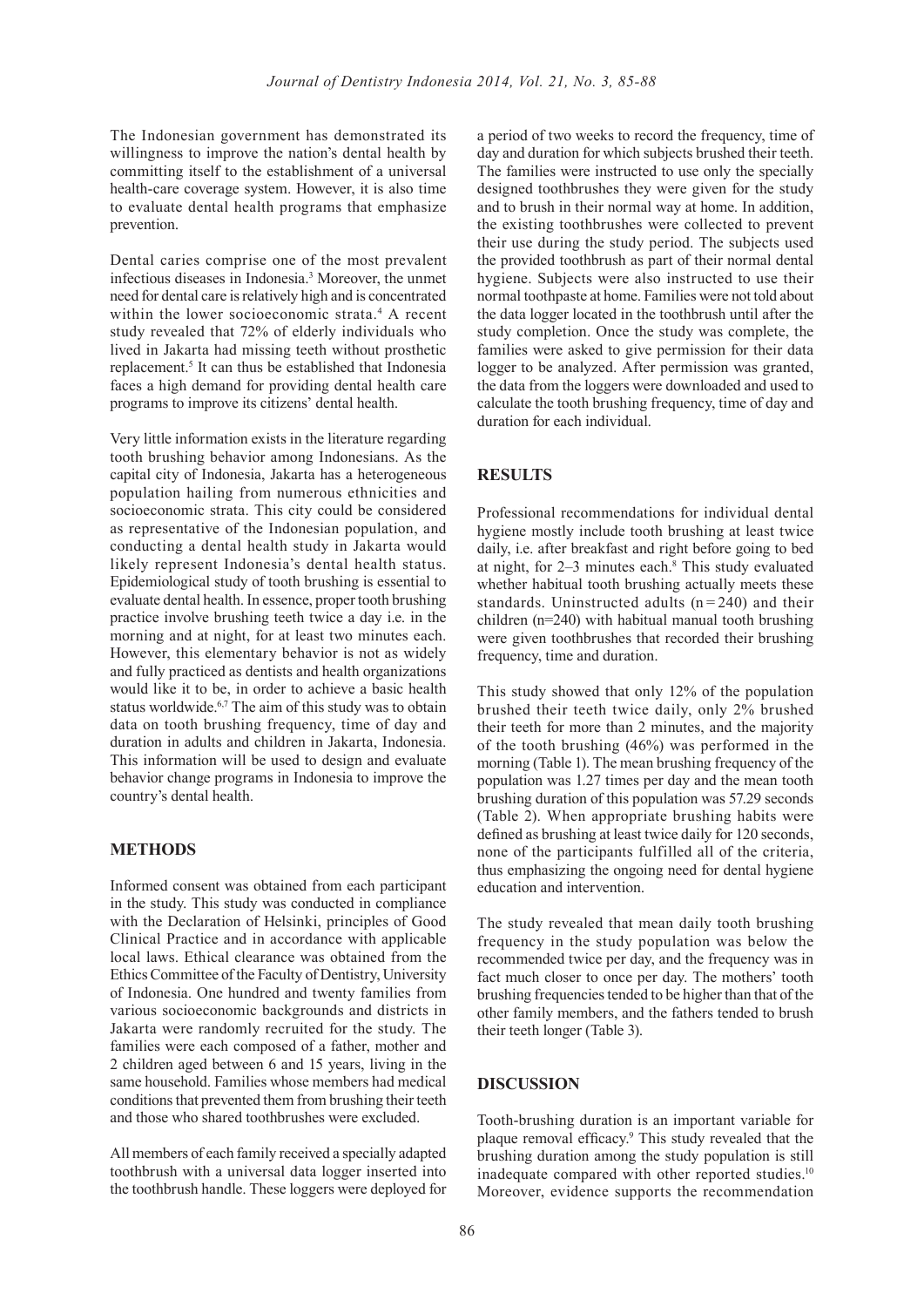| Variable                                                                                    | Percentage                          |
|---------------------------------------------------------------------------------------------|-------------------------------------|
| Children's gender                                                                           |                                     |
| Male                                                                                        | 49.1%                               |
| Female                                                                                      | 50.9%                               |
| Toothbrushing per day<br>Once a day<br>Sometimes once, sometimes twice<br>Twice a day       | 37.2%<br>50.9%<br>12.0%             |
| Toothbrushing duration<br>$\leq 60$ seconds<br>between 60 and 120 seconds<br>$>120$ seconds | 64.3%<br>33.7%<br>2.0%              |
| Toothbrushing time<br>4 am - 10am<br>$10am - 3pm$<br>$3$ pm $-8$ pm<br>8 pm - 4 am          | 46.0%<br>11.8%<br>$30.0\%$<br>12.2% |

Table 1. Descriptive statistics children's gender, toothbrushing per day and toothbrushing time.

| Table 2. Mean tooth brushing frequency and duration |  |  |  |
|-----------------------------------------------------|--|--|--|
|-----------------------------------------------------|--|--|--|

| <b>Family Member</b> | <b>Mean</b><br><b>Frequency per</b><br>Day $(95\% \tilde{C}I)$ |               | <b>Mean Duration in</b><br>Seconds (95% CI) |             |  |
|----------------------|----------------------------------------------------------------|---------------|---------------------------------------------|-------------|--|
| Father               | 135                                                            | 1.24-1.47     | 71.01                                       | 65.63-76.39 |  |
| Mother               | 1.57                                                           | 1.46-1.67     | 62.00                                       | 57.61-66.39 |  |
| <b>Eldest Child</b>  | 110                                                            | 0.98-1.22     | 51.19                                       | 47.02-55.36 |  |
| Youngest Child       | 1 06                                                           | $0.94 - 1.19$ | 44 35                                       | 41.54-47.17 |  |
| Overall Mean         | 1.27                                                           |               | 57.29                                       |             |  |

Table 3. Significance of toothbrushing frequency per day and toothbrushing duration between family members

|                 | <b>Frequency</b> |                     |                                          | <b>Duration</b> |              |                                               |
|-----------------|------------------|---------------------|------------------------------------------|-----------------|--------------|-----------------------------------------------|
|                 |                  | <b>Child</b>        | <b>Mother Eldest Youngest</b><br>- Child |                 | <b>Child</b> | <b>Mother Eldest Youngest</b><br><b>Child</b> |
| Father 0.052    |                  | $0.012 \quad 0.003$ |                                          | 0.014           | 0.000        | 0.000                                         |
| Mother          |                  | 0.000               | 0.000                                    |                 | 0.000        | 0.000                                         |
| Eldest<br>Child |                  |                     | 0.973                                    |                 |              | 0.070                                         |

that tooth brushing with fluoride toothpaste should. be practiced prior to going to bed. Salivary flow rates decrease during sleep, and the resultant reduction in. buffering capacity increases the risk of caries.<sup>11</sup> However, the results of this study show that majority of the study. population performs tooth brushing only early in the. morning. This phenomenon could be explained by. the fact that almost 90% of the Indonesian population. is Muslim and therefore pray in the morning. Tooth. brushing might be a habit before commencing morning. prayers..

The population in this study tended to brush their. teeth only once daily. This frequency is below the. recommended tooth brushing frequency and even. below the frequency reported from other countries. where majority of the population, in all age groups, brush their teeth twice a day or more often.<sup>12,13</sup> There is a great potential for improvement in tooth brushing.

habits, especially among children in Indonesia. Clinical. trials have reported an association between brushing. frequency and caries incidence. The caries incidence in. subjects who brushed once a day was higher compared. to those who brushed twice a day.<sup>14</sup> While these data should be interpreted with some caution because of the. association between brushing frequency and other health. indicators such as social class and sugar consumption, it seems appropriate to recommend brushing twice. daily. Such behavior sustains elevated concentrations. of fluoride in plaque where it can inhibit dissolution of tooth mineral by acid.<sup>15</sup>

Brushing twice a day has been reported to significantly decreases the prevalence of caries compared to brushing. only once per day.<sup>16</sup> Similar beneficial effects of. brushing twice daily have also been found in terms of. gingival health.<sup>17</sup> Despite this clear scientific evidence and the strong endorsement of twice daily brushing. from the dental profession through bodies such as the. WHO, the FDI and dental associations, significant. population segments still only brush their teeth once a. day.<sup>18</sup> Promoting twice daily brushing has received new. impetus through the application of modern behavioral. change theories.<sup>19</sup> Based on these initiatives, dental. health promotion programs have been developed using. a range of tools and communication media. Effective programming and evaluations in shifting tooth brushing. frequency from once to twice a day are urgently required. in Indonesia.

Frequency, time and duration of tooth brushing should be. emphasized more in dental health education, especially. in Indonesia. Systematic reviews reveal good evidence. to show that brushing twice a day with a fluoride. toothpaste is effective in preventing dental caries and. that this brushing regimen also prevents gingivitis and. periodontal breakdown. Moreover, cost effectiveness of. good tooth brushing behavior for dental caries prevention. has previously been proven.<sup>20-22</sup> We conclude that dental. public.health.improvements.remain.a.fundamental.need. in Indonesia and that there is an opportunity to address. this need through changes in tooth brushing behavior.

This study performed in Jakarta, Indonesia, revealed that mean daily tooth brushing frequency in the study. population of 120 families was below the recommended. twice per day and below the recommended duration of. 120 seconds. It is therefore necessary for all dental and general health practitioners, public health workers and. the oral care industry to address this issue together and to. reach out to those who do not normally seek oral health. care to help them brush effectively twice a day.

### **ACKNOWLEDGMENT**

Support of Unilever Research and Development Port. Sunlight and PT Riset Prima Indonesia in the field study is greatly appreciated.